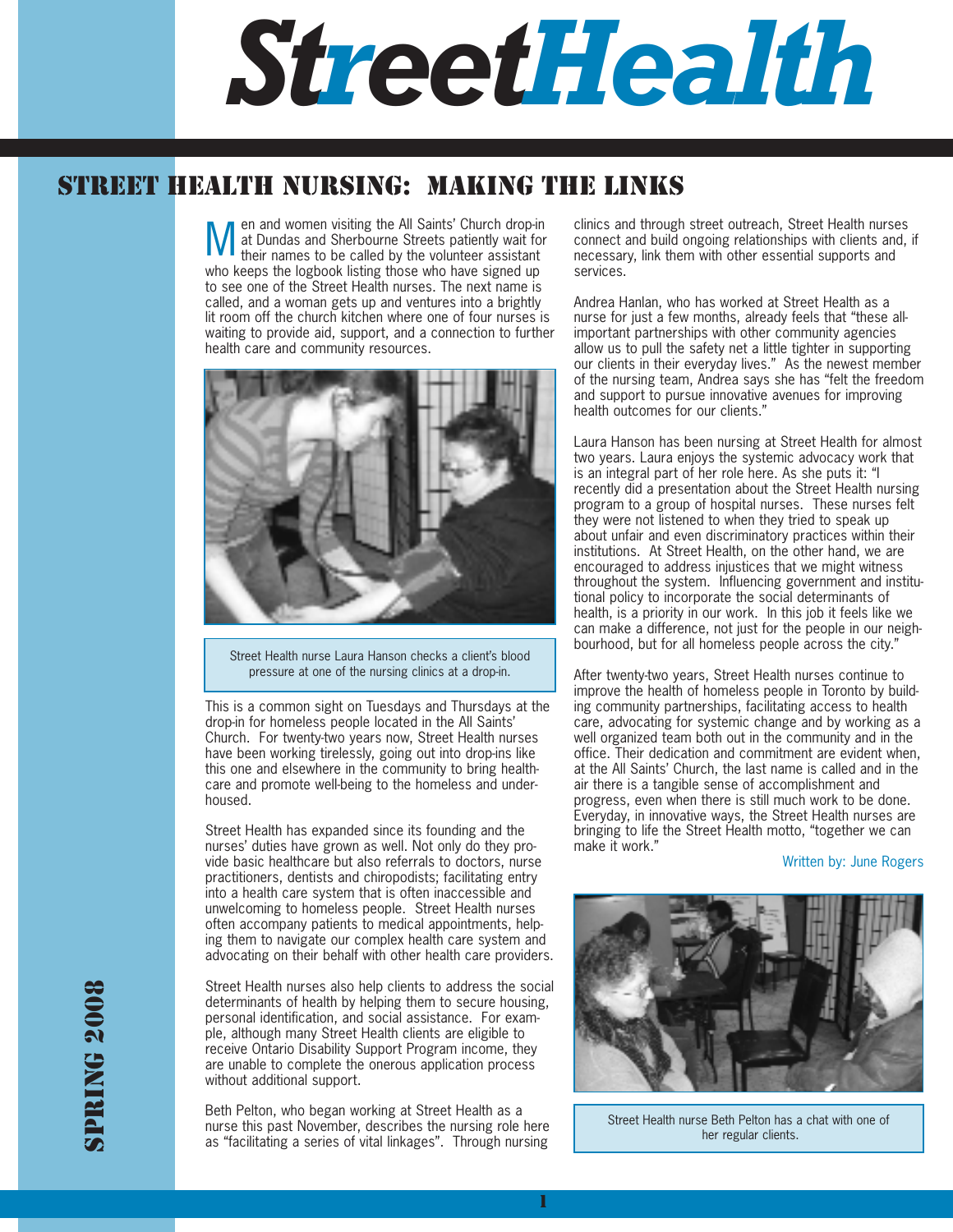Thank you to everyone who cares deeply about the issues facing homeless people. We are not able to continue our good work without you. A special thank you to our major donors!

## **Major Gifts - Organizations**

#### **Foundations:**

The Ben & Hilda Katz Foundation The J.P. Bickell Foundation The Caring Foundation The McLean Foundation The Charles Johnson Foundation The Paloma Foundation The EJLB Foundation The Rainbow Foundation The Green Shield Canada Foundation The RBC Foundation<br>The Harold E. Ballard Foundation The Walter & Duncan Gordon The Harold E. Ballard Foundation The Jackman Foundation **Foundation** 

#### **Churches:**

Fairlawn Avenue United Church St. Andrew-by-the-Lake Anglican Church The St. Andrew's Society Charitable Foundation Timothy Eaton Memorial Church Wexford Heights United Church

#### **Corporations:**

**CIBC** Crestview Investments Four Seasons Hotels Limited Loblaws Companies Limited The Merchandise Building Original Lofts Pillars Group of Companies The Wynford Group

### **Other Donors:**

Registered Nurses Association of Ontario Rock For Humanity

#### **Major Gifts - Individuals**

Mr. Paul Bennett Mr. Conor McCourt Mr. David Callighan Ms. Nancy Moore Ms. Margaret Campbell Mr. Christian Perera Miss Anne Connelly Miss Anne Connelly Miss Anne Connelly Mr. Gordon Creber **Dr. Michael Rachlis** Mr. Ralph Cunningham Ms. Jennifer Riordan Ms. Laura Dinner Ms. Paula Rochman Dr. John Robert Evans Mr. Geoffrey Rytell Ms. Kathy Gates **Dr. Kathleen Schneider** Ms. Jane Glassco Miss Mary Scraggs<br>
Ms. Sheila Gregory Ms. Thelma Tamaki Ms. Sheila Gregory Mr. Babulal Khandor Mr. Michael Treuman Damian Lyn Ms. Kimberly Seaman Volk Ms. Nancy M. MacDonald Ms. Mary Sara Waddell Ms. Mary Maltby Ms. Jeannie Westell

### **In-Kind Donors**

#### **Thank you to everyone who donates their time, products, or services to Street Health.**

Beaver Valley Outreach Ms. Jaquie Dover Enbridge Gas Distribution Eye Magazine Jewell Catering Loblaws Companies Limited Now Magazine Oyster Boy Restaurant Pizza Nova Pizza Pizza Richtree Market Restaurants Mr. Steven Rosenhek **Starbucks** Steam Whistle Brewing Company Tim Hortons Warner Music Canada **… and many other generous individuals and companies!** STREET HEALTH'S HARM REDUCTION PROGRAM RECOGNIZES OUR CLIENT VOLUNTEERS!!!

Harm reduction services are a key part of Street Health's mission to improve the health of homeless and low income people. For many years Street Health has offered programs and services aimed at addressing the health and social harms associated with drug use.

Research has shown that crack users are at greater risk for TB, HIV, Hepatitis, and other sexually transmitted diseases. In addition, people who use crack cocaine are among the most isolated groups of drug users and often face lives of discrimination, incarceration, violence, poverty, and homelessness. In response to concerns about the health risks associated with the use of crack cocaine, Street Health was one of several community-based agencies that helped to establish the distribution of safer crack use kits in Toronto in 2001.

For the last four years, a dedicated team of volunteers have been coming to Street Health every week to assemble the kits. The kits include information pamphlets on disease prevention practices, and how to access harm reduction and treatment services, as well as supplies for safer use including a sterile needle, glass stems, alcohol swaps, and condoms.

Many of the volunteers are clients or are involved in other Street Health peer activities and training programs. Craig has been helping to assemble the kits for about 8 months now and says: "It makes me feel good to do something good for somebody else. I look forward to coming down here." Russ McKim, a harm reduction worker at Street Health thinks that putting together the kits is a form of therapy for some people, even helping them to work through their addiction and to stay connected with their community in a healthier and more positive way.



Street Health harm reduction worker Wendy Babcock and kit-making volunteers hard at work asembling all of the many components that make up a safer crack use kit.

Safer crack use kits are a valuable tool for disease prevention but are also a way for Street Health's outreach workers to develop and maintain relationships with people who would otherwise have little or no contact with health or social services. Many thanks to our dedicated group of kit-making volunteers – we couldn't do it without you!

Written by: Kate Mason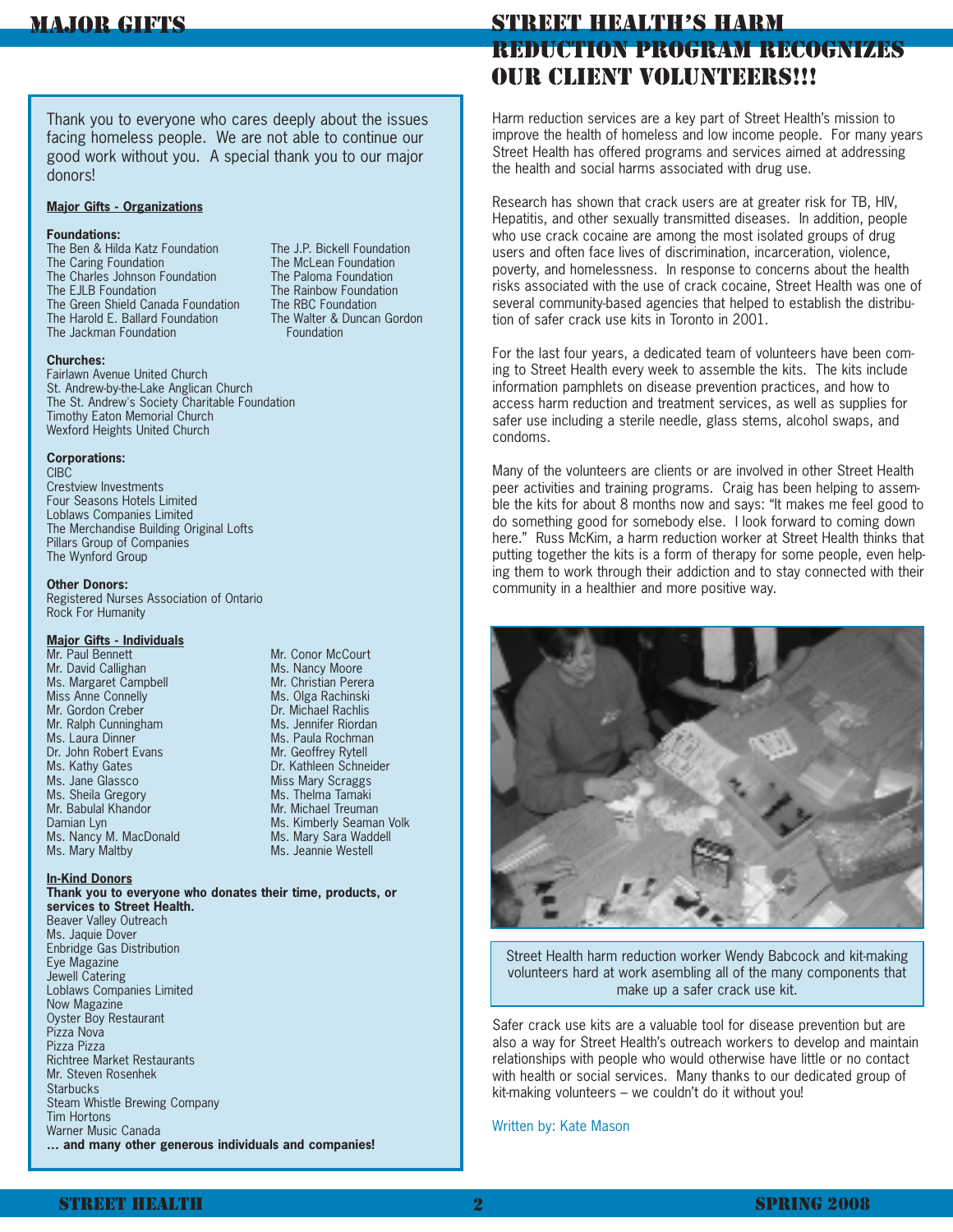# THE STREET HEALTH REPORT 2007: BUILDING ON THE MOMENTUM

Last winter, Street Health conducted a comprehensive survey on the health, access to health care and daily life experiences of homeless people in Toronto. The Street Health Report 2007, which was released this past September, revealed a detailed picture of homelessness and its root causes, and set out an action plan consisting of recommendations for key policies and services affecting homeless people.

However, the release of The Street Health Report 2007 was only the first step in our efforts to create social change and more equitable public policy. Since the release of the report, Street Health has been broadly disseminating and advocating on the report findings and key messages to a wide range of community, academic, policy and political stakeholders.

In the year to come, Street Health will continue to advocate, raise awareness, and generate dialogue based on the study findings. We are also continuing to work with the enormous wealth of information that was collected in the survey to create a series of focused research bulletins on specific key issues that have been identified by our key advisors and community partners.

Community involvement has been a central component of the Street Health survey project since its inception. As this work continues, we will continue to work with the team of peer researchers who participated in the data collection and first phases of the survey. Peer researchers will participate in regular advisory meetings to direct our strategy and participate in policy advocacy.

This next phase of our project is perhaps the most critical in terms of our efforts to achieve lasting social and policy impact. Would you like to help? Sign up for Research & Advocacy Updates! Send your name to info@streethealth.ca and we'll keep you updated on future research and advocacy initiatives at Street Health. Please put "research and advocacy updates" in the subject header.

The Street Health Report 2007 can be downloaded from our website at www.streethealth.ca.

Written by: Erika Khandor

# HOLISTIC CARE AND TREATMENT MODEL: A HEPATITIS C SUCCESS STORY

The innovative East Toronto Hepatitis C Project is only about a year and a half old but it is already helping street-involved people with Hepatitis C to access vital medical treatment and support. People like Robert Keagan.

Hepatitis C is a viral infection that attacks the liver and can lead to liver disease, including cirrhosis and cancer. Nearly one quarter of homeless people reported being Hepatitis C positive in the recent Street Health Report 2007. Hepatitis C can be effectively treated, but the treatment is difficult and requires stability and support. It requires following a strict schedule of medication and monitoring by a physician for at least six months. The side effects can be debilitating and include severe depression, hair loss, and flu-like symptoms. Many health care providers are unwilling or unable to provide the extensive support homeless people need to successfully undergo treatment.

The East Toronto Hepatitis C Project is a collaboration between Street Health, Regent Park Community Health Centre, and South Riverdale Community Health Centre. Staff at each agency help to co-facilitate weekly Hepatitis C support groups for street-involved people while, at the same time enabling group participants to access clinical care and treatment through interdisciplinary health care provider teams at the Community Health Centres.

Robert's treatment for his Hepatitis C was part of a three-year long journey to turn his entire life around. Originally from Cape Breton, Robert moved to Toronto to escape from his concerned family who worried about his chaotic and substance abusing lifestyle. In Toronto, Robert was homeless on and off for fourteen years.

Although he was first diagnosed with Hepatitis C in 1997, Robert did not receive any treatment for another ten years. This was partly because his doctor did not communicate to him the urgency of the virus, merely referring to his condition as "dirty blood". After hearing from others on the street that Hepatitis C was a "life sentence", Robert became severely depressed. It wasn't until his health began to dramatically deteriorate that he finally decided to seek help.

Robert first heard about the Hepatitis C support group through his family doctor at Regent Park Community Health Centre. It was through the group that he learned that there was help for Hepatitis C and that it could be treated without total abstinence from substance use. At the support group, Robert also learned more about the virus, including information about transmission and dietary concerns. With the support of the group and access to non-judgmental health care services, Robert was able to complete a year-long course of treatment and has successfully cleared the virus!



Robert Keagan poses with Street Health Hepatitis C Support Worker Zoe Dodd and a model liver used to teach people about Hepatitis C.

For the past three years, Robert has lived in social housing and has remained sober. He works as a weekend housekeeper at the Good Shepherd homeless shelter, where he coordinates volunteers and also attends educational sessions offered through this employment on topics such as first aid and anti-racism. He has even obtained a diploma on Addictions Counseling from CDI College.

Robert's health has improved in many ways since becoming involved with the Hepatitis C group. He's sleeping better, eating healthier, and has put on weight. The group has also helped him to develop good work habits and his critical thinking abilities, which in turn have helped Robert to change his entire outlook on life. Robert has also made several longterm friends from the group and they still have occasional lunches and barbeque get-togethers. Robert wishes there were more of these programs in Toronto and advises that "The best cure for anything is education. Get educated yourself; don't just take someone else's words!"

Robert's future plans include finding full-time employment in addictions counseling. We congratulate Robert on his success and wish him all the best in the future!

Written by: Xiao Jin Chen